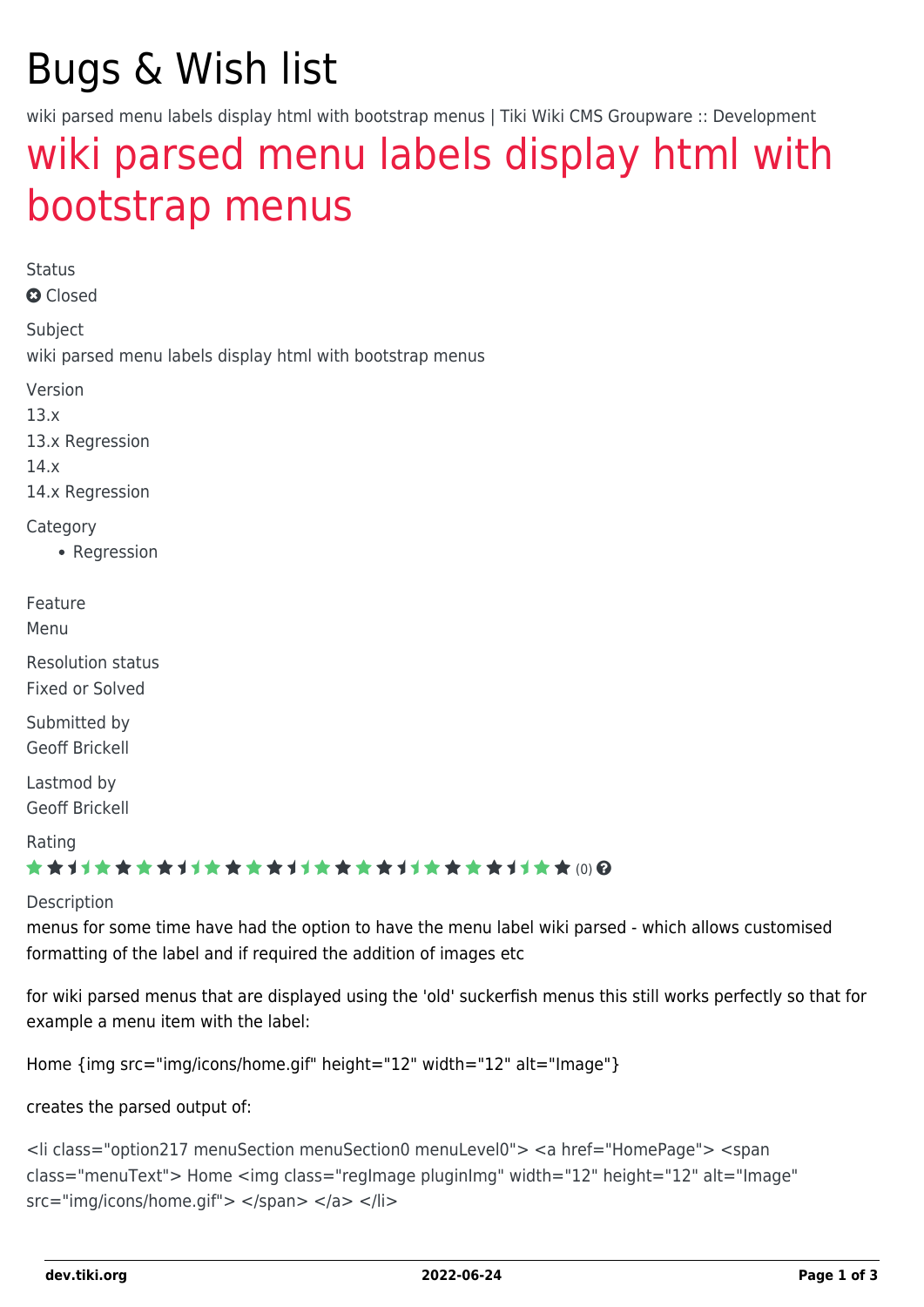and will correctly display: Home  $\vert \cdot \vert$ 

However when the same menu is displayed using a bootstrap menu format something goes wrong with the wiki parsing causing an additional / to added to the end of the img tag ie

```
<li> <a href="tiki-index.php?page=HomePage">Home <img src="img/icons/home.gif" height="12"
width="12" alt="Image" class="regImage pluginImg" /> </a> </li>
```
this is then displayed as:

```
Home <img src="img/icons/home.gif" height="12" width="12" alt="Image" class="regImage pluginImg" />
```
ie showing all the html

Solution fixed r54292 Importance 5 Priority 25 Demonstrate Bug (Tiki 19+) Please demonstrate your bug on show2.tikiwiki.org Version: trunk ▼ [Create show2.tikiwiki.org instance](#page--1-0) Ticket ID 5334 Created Monday 14 July, 2014 11:27:31 GMT-0000 by Geoff Brickell LastModif Monday 09 March, 2015 12:49:23 GMT-0000

### Comments



#### [gezza](https://dev.tiki.org/user10565) 02 Mar 15 16:19 GMT-0000

this seems to happen becase in templates/bootstrap\_menu.tpl (and also bootstrap menu navbar.tpl) the [escape smarty modifier](http://www.smarty.net/docsv2/en/language.modifier.escape) is used on the value of the link

this is just an observation, not sure what to do with it